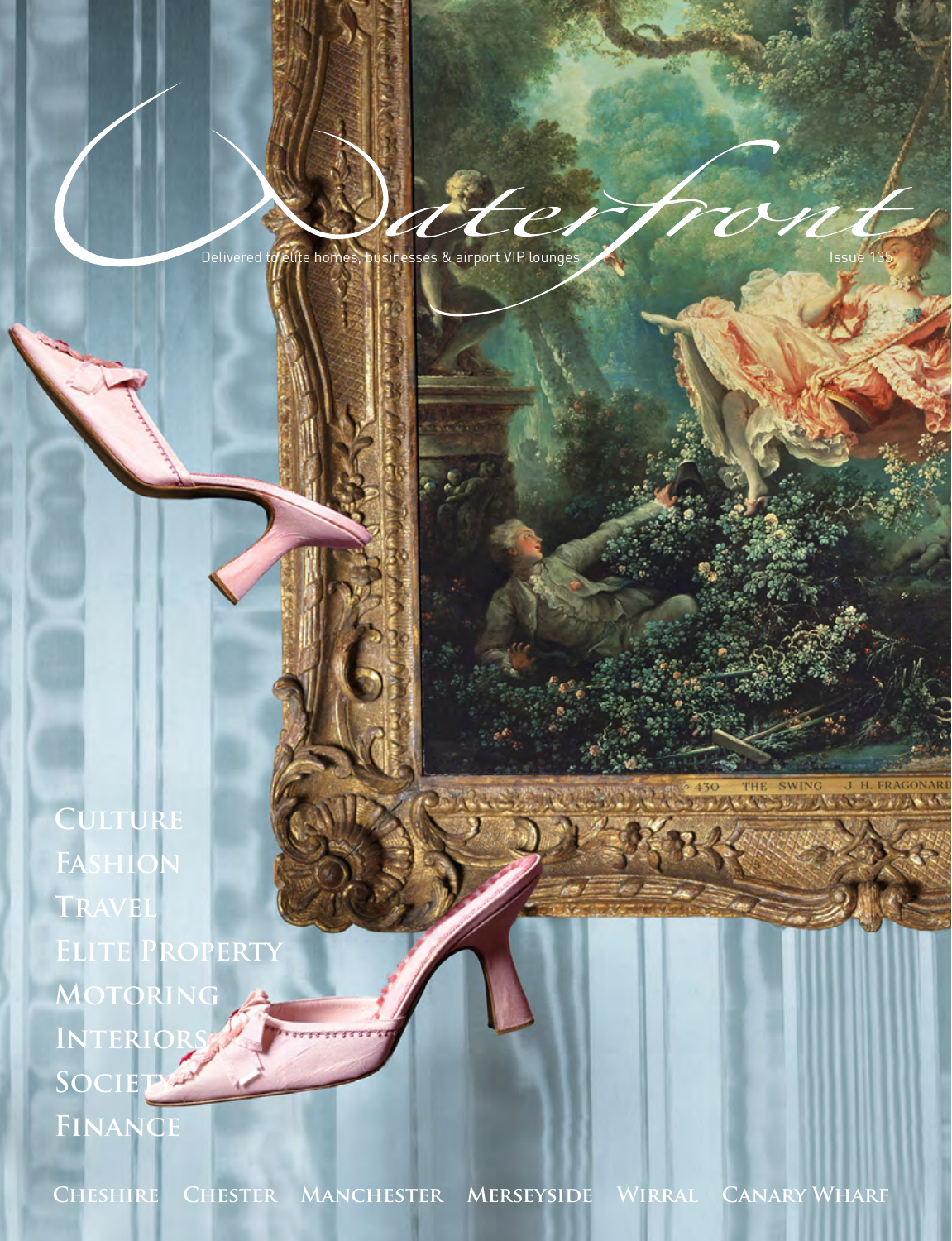# Elite Property Portfolio









#### **Nine Bedroom Villa in El Madroñal, Spain**

## €6,950,000

This magnificent villa features a private flood lit tennis court that was built under the supervision of Gabriela Sabatini, Grand Slam Tennis Champion of the US Open in 1990. The prestigious Cortijostyle Estate has some of the best views on the coast. It is located in the impressive gated complex in El Madroñal, which is famous for its discreet luxury and sought-after addresses. This type of estate seldom comes to the market and has been a private home for the past 20 years. The property features nine bedrooms and eight bathrooms. The house speaks for itself with over 750m2 of accommodation in a sub-tropical garden of 5600m2. This estate is close to the beautiful coastal towns of Puerto Banus and Marbella. International connections are only an hour away at Malaga Airport.

www.thespanishestateagent.com +34 951 516 905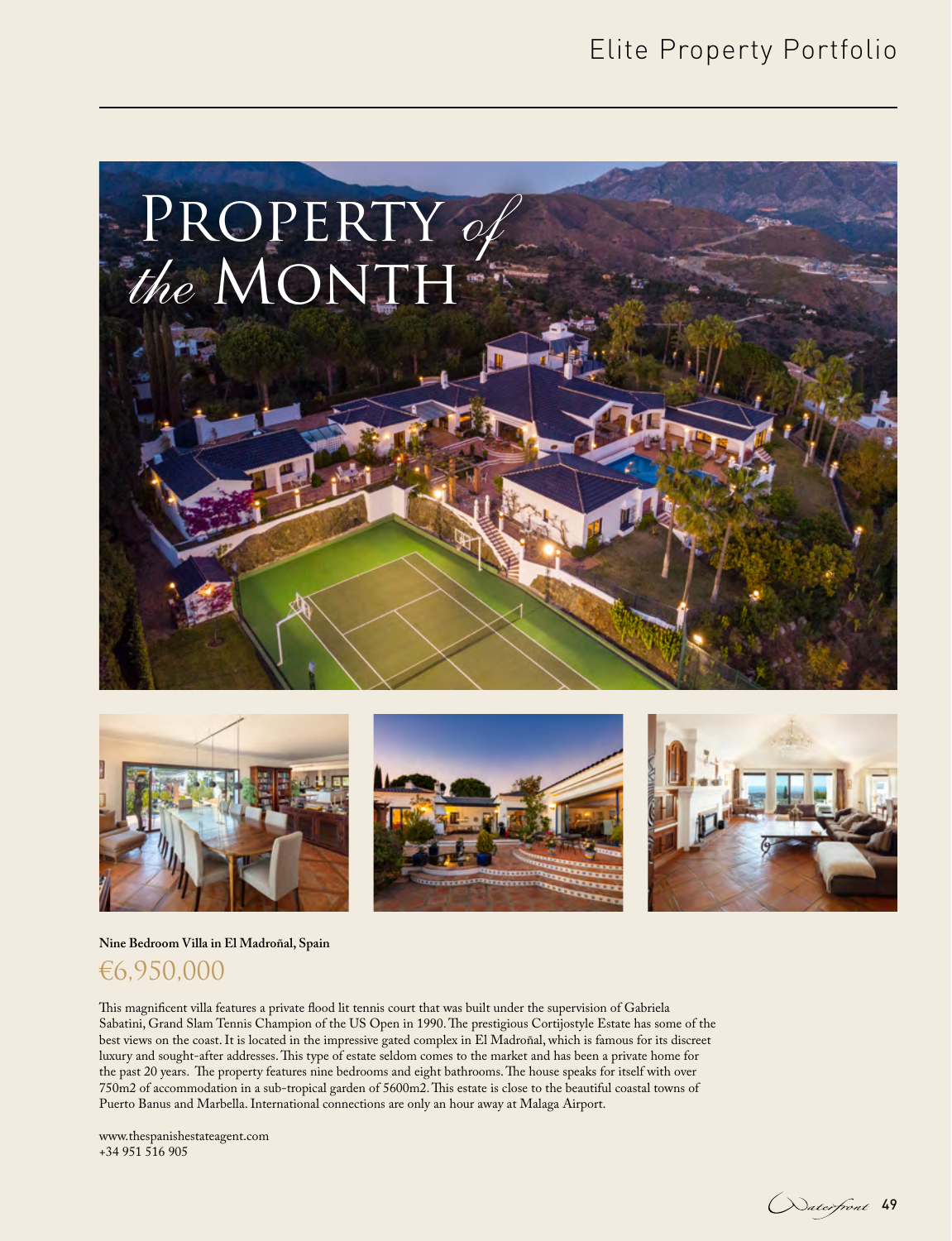Naterfront





### **Five Bedroom villa in El Madroñal, Benahavis** €2,350,000

This ultra-modern villa is located in the prestigious forest area of El Madroñal, one of the most sought-after areas on Costa del Sol. The area is famous for the ancient oak and pine trees that have been on the site for hundreds of years. The plans are to mirror this magical environment with natural materials to complement the clean, white exterior to create a peaceful, relaxing, easy-to-maintain home. The open plan living/kitchen has a glass wall which opens onto the vast entertainment terraces and infinity swimming pool with panoramic views down to the Mediterranean. On this level we find the guest toilet and two reception rooms to create a library/family room, or a further bedroom, both with tranquil forest views. The grand master bedroom with en suite bathroom and dressing room opens onto terraces commanding wonderful sea views. The lower level of the property houses a two-car garage together with two additional rooms, ideal for a home cinema, gym or party zone. The villa will not only offer sophisticated modern architecture, but an energy efficient home which comes as standard with Eco Vida Homes. This property is ideally located with easy access to the dynamic Costa del Sol with Puerto Banus and Marbella close by. Malaga International Airport is less than an hour by car.

www.thespanishestateagent.com +34 951 516 905